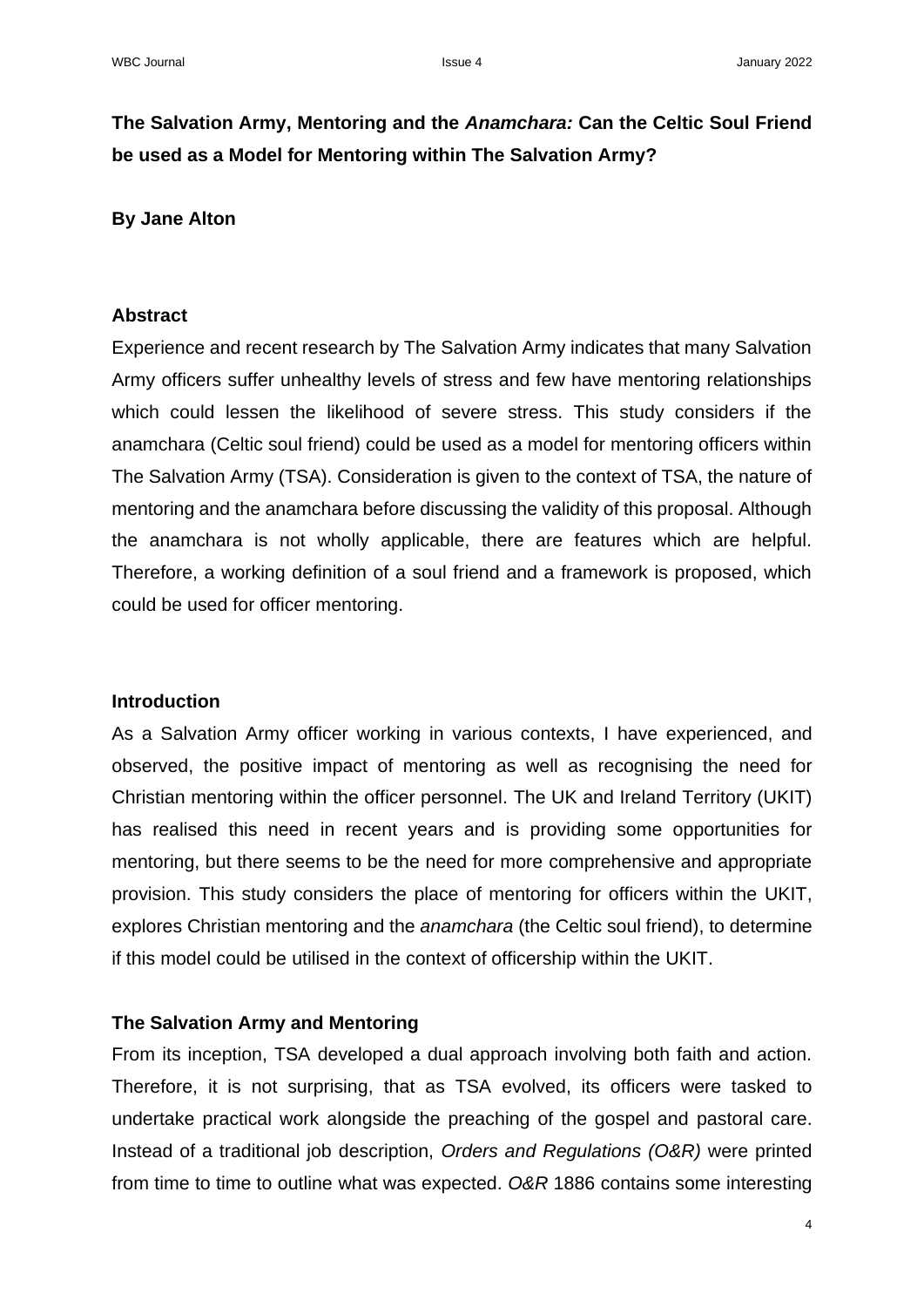themes, including expectations concerning the faith, character and lifestyle of the officer (The Salvation Army 1886:1, 2,5, 9ff,13).

Shakespeare (2011:19-20) notes that 'the spiritual life has always been central to Salvation Army officership,' however, within the 1886 *O&R,* one can see an undeniable emphasis on activity, speaking of an officer having a 'soldier's spirit' in that 'he would rather go out and fight than to stay at home at ease' (The Salvation Army 1886:9). There is a section on 'improvement' where every element is the officer's own responsibility, stating that there is 'no excuse for failure' and that he is 'responsible for everything', there should be 'no stopping hard work' or ceasing from 'self-denying effort' (The Salvation Army 1886:23). It is noteworthy that there is no suggestion of how an officer may be supported in this work, although there is some direction regarding self-care (The Salvation Army 1886:37-4). It is acknowledged that these 'orders' were written when the Salvation Army was in its infancy, but nevertheless, it could also be argued that this attitude and expectation were ingrained in the culture of The Salvation Army.

Although there is little in the 1886 *O&R* regarding who an officer could approach for mentoring or guidance, in the chapters concerning the training of cadet-lieutenants, there are some encouraging aspects which echo good mentoring practice (The Salvation Army 1886*:*440). Equally the relationship between a lieutenant and a captain who serve together is described as potentially 'lasting spiritual friends' (The Salvation Army 1886*:*453), and speaks of accountability, support, mutual respect and a strong, spiritual relationship, all of which could be seen as hallmarks of mentoring.

A hundred years on, in the 1988 *O & R for Corps Officers*, there is little change to the overall tone of the contents: the activist emphasis is still there (The Salvation Army 1988:5). However, despite there being a strong emphasis on the officer being 'responsible for the physical and general well-being of himself' (The Salvation Army 1988:6),' officers are advised that they 'will do well to seek the advice of those better equipped than himself' (The Salvation Army 1987:9). Another interesting aspect of Salvation Army officership is that officers enter into a covenant relationship rather than a contract. Shakespeare (2011:30-31) suggests that 'this document has a momentum which fosters an activist mind-set. When The Salvation Army began, the main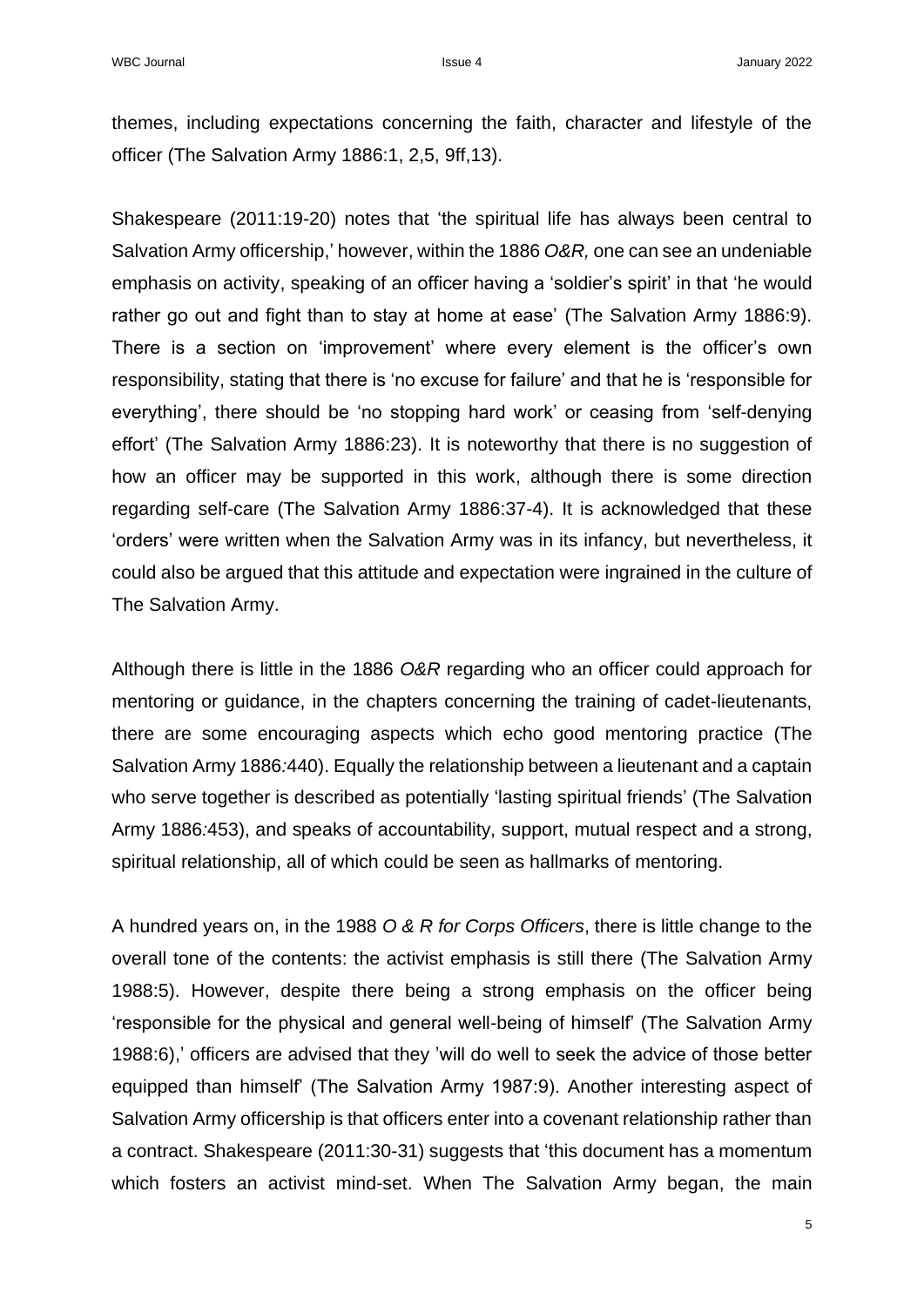responsibilities of a Corps Officer were evangelism and discipleship. Since then, culture has changed significantly and with it the demands on, and responsibilities of, officers. Although all those original roles remain, many more have been added and these need to be managed in a much more complex, post-Christian society. Additionally, officers are appointed by Salvation Army leadership, which, although can be releasing in one sense, tensions and complexities can emerge. Thus, the need for support, encouragement, mutual journeying and safe places to share, explore and develop are even more vital.

In 2011, there was a recognition in the UKIT, that within the officer body, 'Psychological wellbeing is a frequent concern, specifically the prevalence of anxiety, depression and stress' (Pearson, Watson & Chape 2013:5); these conditions accounted for around half of officer absences due to illness. This led to research being undertaken, the results of which were published in 2013 in a *Stress in Officership Report*. The report highlighted several factors that required serious consideration and the results were generally helpful, identifying trends and themes which made for sober reading. This led to the formation of the *Well Being Unit* (WBU) whose framework centred around 'living life in all its fullness' (John 10:10). With this biblical concept as its foundation, the unit encompasses areas of both reactive and preventative support, including coaching and mentoring. This is a positive development and internal statistics show that there is an increasing uptake of this service. However, this is still small in terms of the number of officer personnel. Thus the need to explore other ways in which mentoring within The Salvation Army (UKIT) could be undertaken.

#### **Mentoring**

The practice of mentoring is now commonplace within the world of work and broader social communities (Parsloe and Leedham 2017:3). However, mentoring is understood and defined in many ways, and there is debate regarding its relationship to coaching. Therefore, it is imperative to have a working definition of Christian mentoring for this article as such is the focus of this work.

Clutterbuck and Megginson (1999:3) suggest mentoring is 'off-line help by one person to another in making significant transitions in knowledge, work or thinking.' This definition indicates that the purpose of mentoring is for one person to help another to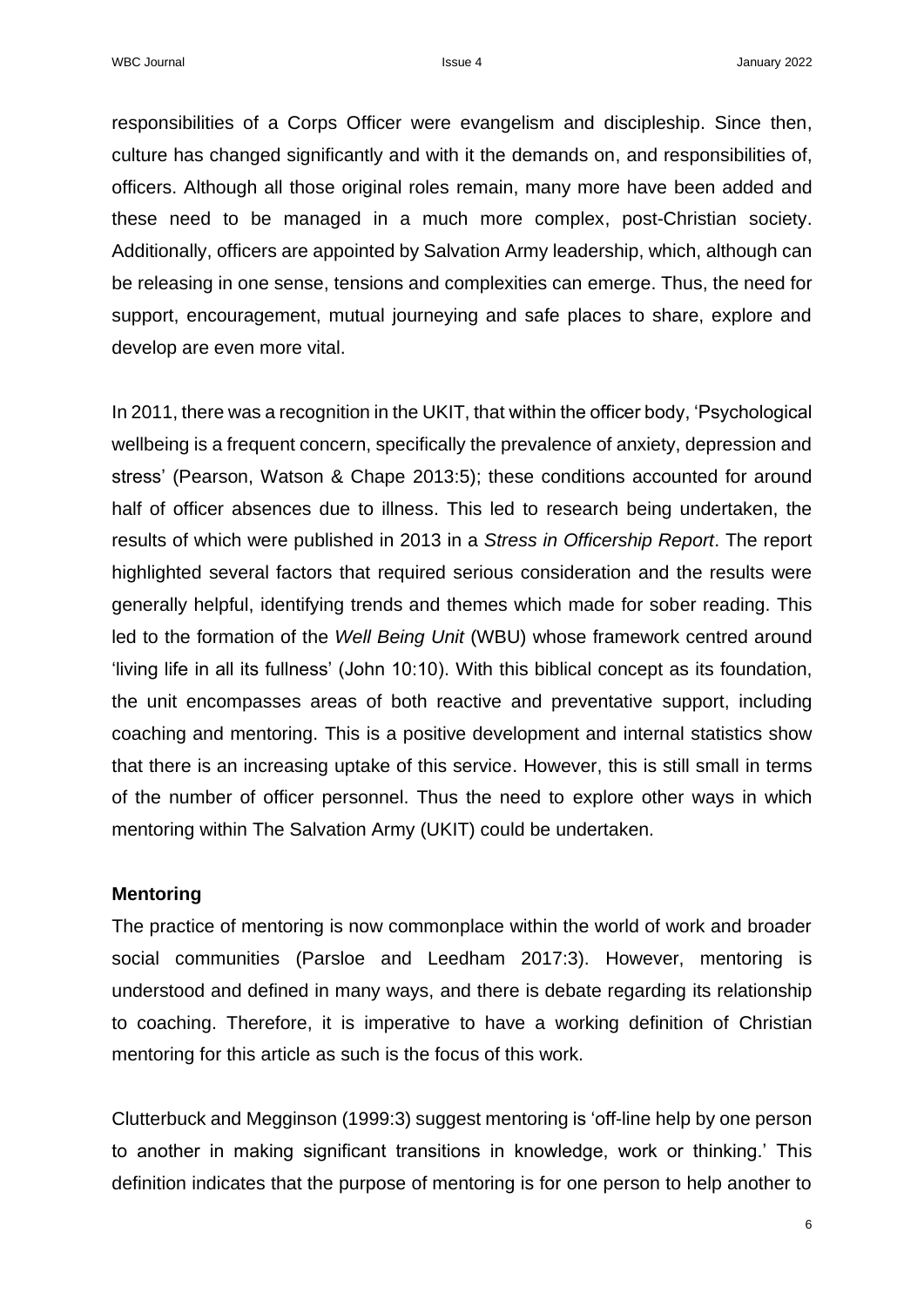move forward in some way. Some would argue that this is also the remit of coaching. Indeed, Whitmore (2002:8) states that 'coaching is unlocking a person's potential to maximise their own performance. It is helping them to learn rather than teaching them.' There are obvious similarities which is why there is much debate about the relationship between mentoring and coaching, and indeed other 'helping' roles. Downey (2003:200, 202) aids the discussion by suggesting the focus of coaching is helping the person with the task or work they are involved in, whereas a mentor is concerned with more long-term goals, rather than immediate performance issues. This leads to the suggestion that coaching is more task-focussed, short-term and less likely to be the coachee's agenda, whereas mentoring is person-focussed, long-term and driven by the mentee's agenda. Zachary (2000: xx) would concur suggesting mentoring is about aiding learning rather than transfer of knowledge. One vital aspect is that mentoring is focussed on looking forward and helping another to grow, rather than looking backwards, being remedial in nature and aiding healing (Collins 2001:16), which is the role of a counsellor (Downey 2003:119).

In terms of Christian mentoring, again there are a myriad of definitions which also reflect the difficulty in forming a clear distinction between coaching and mentoring; for example, Krieder (2008:14) calls for 'spiritual mentors who act as mature coaches.' However, amidst this seeming confusion there are some features of Christian mentoring which appear consistently which can help us to form a working definition. Sanders (2009:5) describes Christian mentoring as long-term and holistic. Many writers agree but also emphasise that the central focus should be that of character formation (Wright 2013:3; Lewis 2009: 33; Wilcox 2018: 60; Horsfall 2008: 21; Pue 2005:15: Stoddard 2003:7). It involves developing Christian maturity, something Paul encourages in his writing to the people of Colossae (Colossians 1:28). This is a specific feature of Christian mentoring and could be seen as being significantly different to many forms of secular mentoring. As with all mentoring, an important feature of Christian mentoring is that it is relational, but there is an additional dimension due to a reference to God in many definitions. Anderson and Reese (1999:12) make this clear describing Christian mentoring as 'a 'triadic relationship between mentoree, mentor and Holy Spirit.'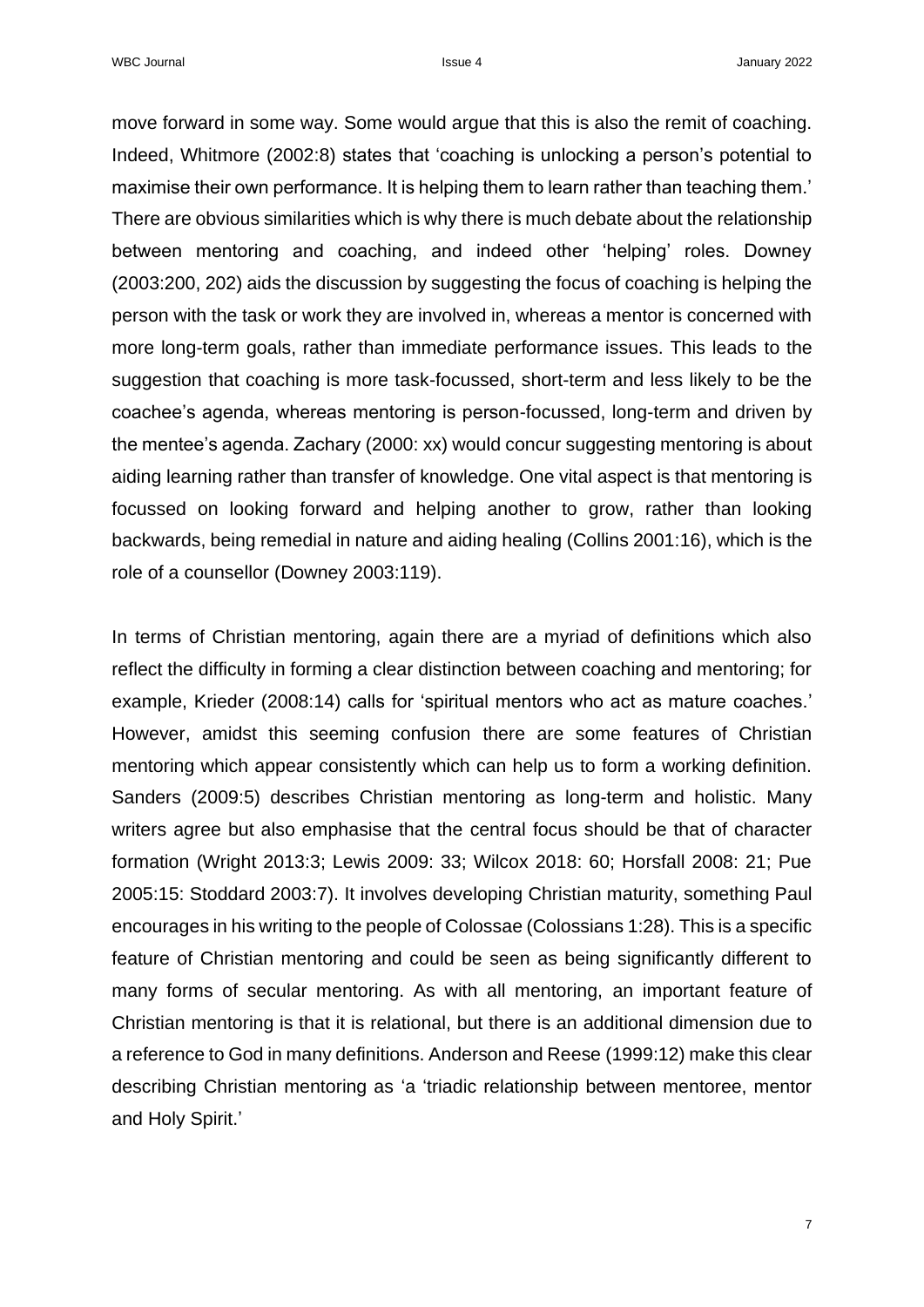Therefore, taking account of all that has been discussed, the working definition of Christian mentoring for this article will be as follows:

*Christian mentoring is an intentional, dynamic relationship of trust between mentee and mentor, guided by the Holy Spirit, empowering the mentee to flourish as a child of God and become a spiritually mature disciple of Jesus.*

## **Biblical basis**

The term *mentoring* has only become more widely used in recent years, but the notion of mentoring is ancient; the word *mentor* originates from Greek Mythology, approximately 3000 years ago in Homer's poem *The Odyssey* (Garvey, Stokes and Megginson 2018:7). However, although the history of mentoring is quite fascinating, this will not be considered in this article and will instead briefly consider a biblical basis for mentoring.

Firstly, it should be noted that, although the word *mentoring* is not found in the Bible, it can be argued that the concept is there. Additionally, Lewis (2009:42) brings a word of caution warning against 'over-representation of mentoring relationships' within the Bible but also states that there are identifiable themes that could be helpful in terms of mentoring today. One such example is the relationship between Moses and Jethro, characterised by mutual respect (Exodus 4:18) (Snode 2019), sharing of experiences (Exodus 18:8) provision of wise counsel (v17-23), asking open questions (v14) and a willingness to challenge (v17). Jethro was aware of the work of God in Moses' life (v19), and their conversation was 'Lord-centred', both men recognising the need to look to God in any decision-making (Van Brugge 2013:7).

There is evidence of Moses being a mentor to Joshua; he gave him responsibility (Exodus 17:8-16), developed his spiritual life (Exodus 24:13, Exodus 33:11), was an example (Numbers 12 and 14), asked questions to provoke reflection (Numbers 11:29), as well as developing his military skills. The relationship between Elijah and Elisha is similar to that of Moses and Joshua in terms of it being an apprenticeship model. Elisha's call to prophecy was marked by the very public action of Elijah throwing his cloak around Elisha's shoulders (Lewis 2009:47).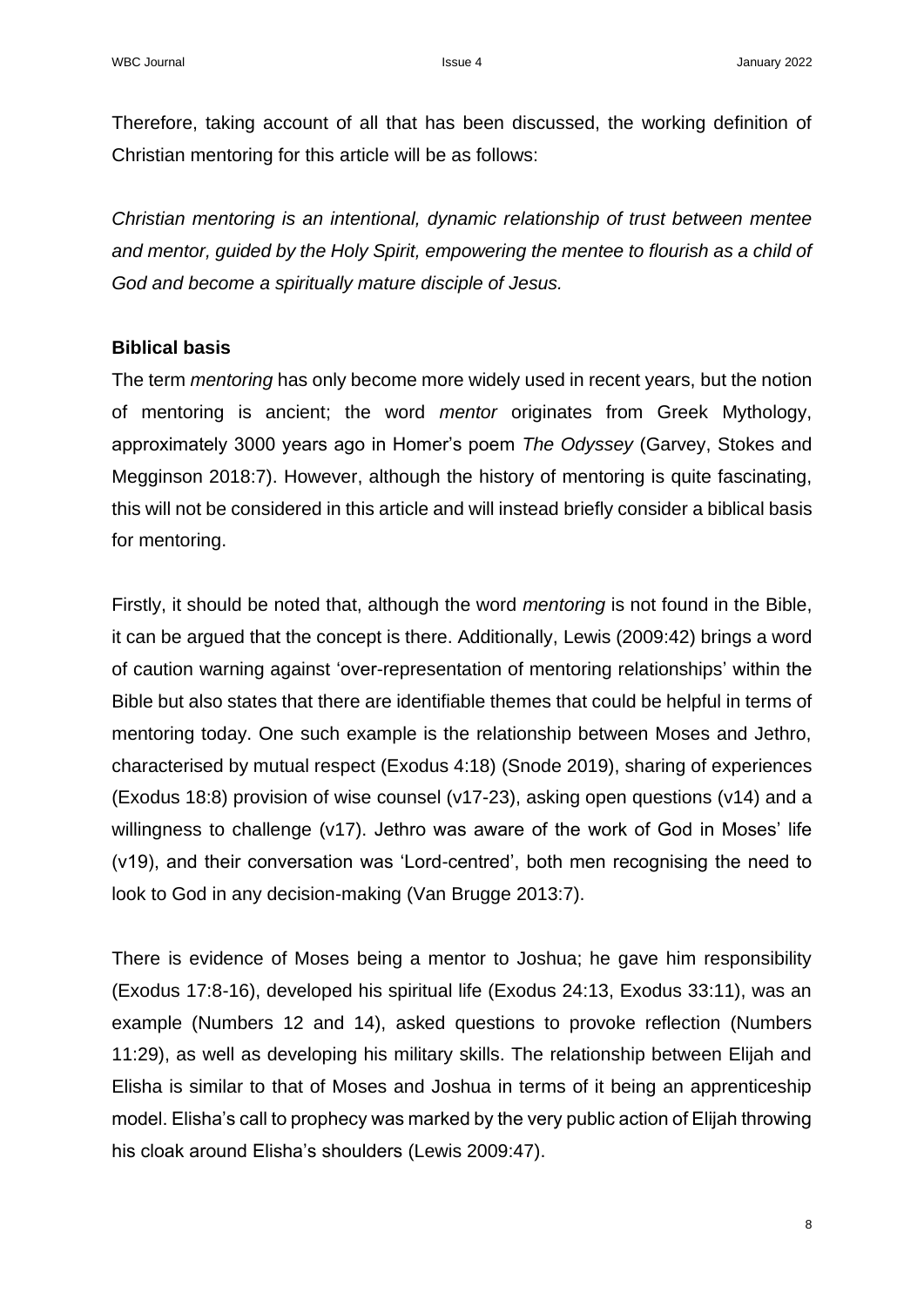These examples of mentoring focus strongly on an elder person mentoring one younger or less experienced. Also found in the Old Testament is peer-mentoring or mentoring through friendship, seen primarily in the relationship between David and Jonathan (1 Samuel 18). Their relationship was characterised by trust, loyalty, wanting the best for the other, commitment through adversity (1 Samuel 19-20) and encouragement (1 Samuel 23:16-17). It could be argued that these are purely characteristics of friendship, but there seems to be a depth of relationship which makes it more than friendship. This is the kind of model that some *anamchara/*soul friendships are based upon, which will be discussed later.

In the New Testament there are many examples which could be seen as mentoring relationships. Jesus could be seen as a mentor, most significantly with the twelve disciples; as he was an example, a teacher and advisor on many occasions, mentoring them as a group (e.g. John 9:1-5, John 17:17-33). However, Jesus could also be seen as mentoring one-to-one, for example Peter (Matthew 16:21-23, John 13:6-10), but also with the three disciples who were often with Jesus at the most significant moments; John, Peter and James (e.g. Matthew 26:36-46, Mark 9:2-13).

In the early church, Priscilla and Aquila saw potential in the life of Apollos and invested in him that he may be equipped for what God required (Acts 18:24-26). The relationship between Barnabas and Paul is another example (Acts 14:12). Paul could be seen as a mentor in many ways – indirectly though his letters, and more directly with those he encouraged in the faith, a particular example being Timothy (Wilcox 2018:37).

Having considered these examples, it is apparent that there are different ways in which mentoring can be done; traditional one-to-one mentoring where the mentor is a more experienced person to the mentee (apprentice model), mentoring by a mentor to a group or a two-way relationship, that of peer or co-mentoring. Stanley and Clinton (1992:157) suggest that many people, leaders in particular, are looking to a group of people for their mentoring needs; they refer to this is the constellation model. In fact they propose that a variety of relationships are imperative for a Christian to flourish (Stanley and Clinton 1992:159). Traditionally, mentoring is somewhat formal with agreed format, timescales and such like. However, informal mentoring also has its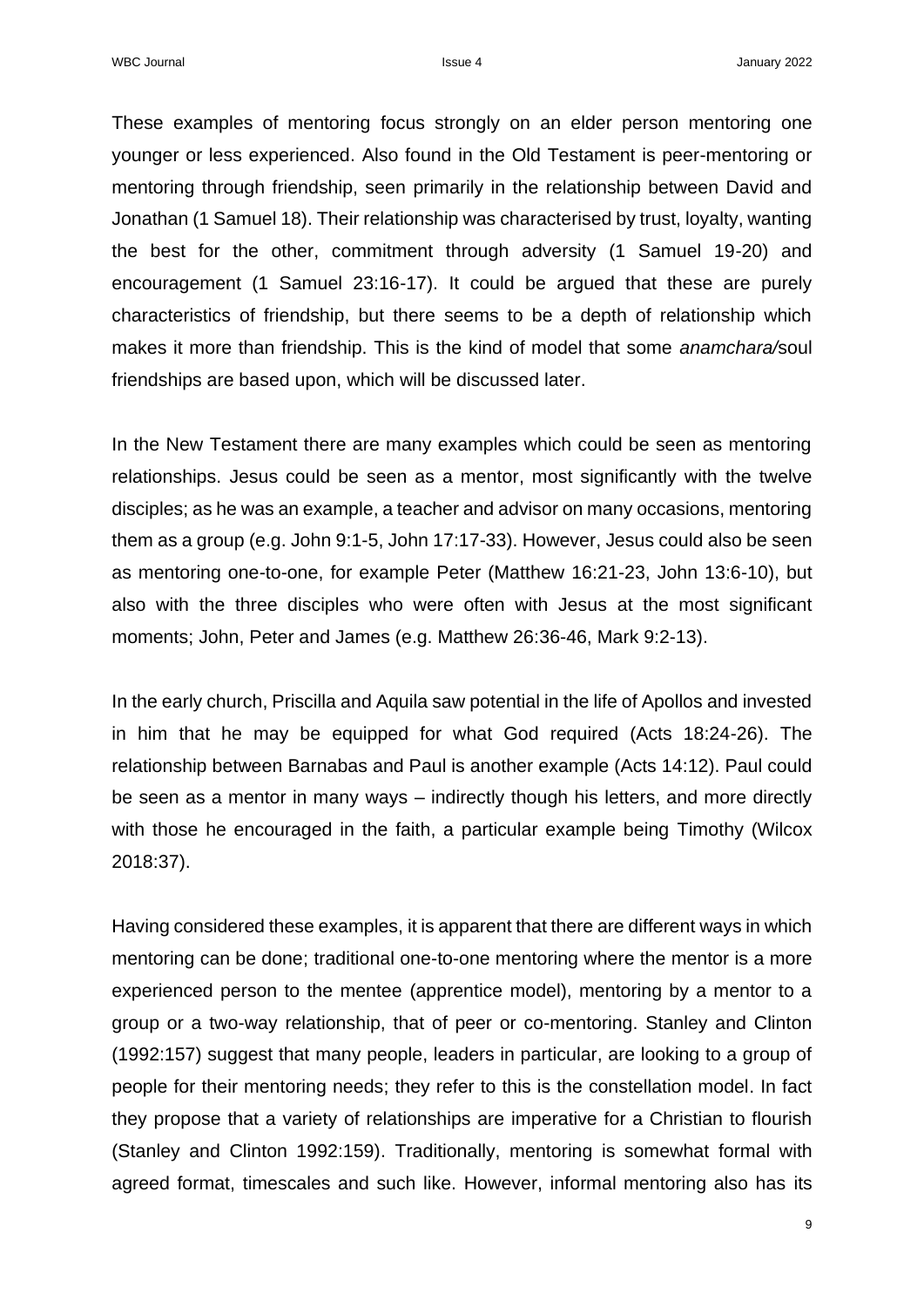place, especially in the contemporary world with the millennial generation. (Emelo 2013:1).

## **The** *Anamchara*

The *anamchara* literally means 'friend of the soul'; *anam* meaning soul*, chara* meaning friend*.* The *anamchara* is a person with whom one could share the whole of life (Simpson 1999:3). The term *anamchara* and Celtic soul friend will be used interchangeably in this article, unless otherwise stated. Within the Celtic church, it was expected that everyone should have a soul-friend (Leech 1994:45). To substantiate this emphasis, Brigit is often cited, stating that 'a man without a soul friend is a body without a head' (Simpson 1999:9; Sellner 2002: 216; Bradley 2000:102; Sellner 2002:62).

Over the last 30 years there has been a growing interest in the Celtic church demonstrated by the number of books on the subject (Robinson 2000: xi; Tanner 2009:63). Although in some ways, this has been a helpful exercise, resulting in a reconsideration of features such as community, hospitality, prayer, appreciation of the natural world and companionship, it is important to acknowledge that there has been a tendency to over-romanticise and be highly selective (Meek 2000:3). Equally, it is acknowledged that the main sources of information concerning the *anamchara* are hagiographies which were often recorded up to two centuries after the death of the saint and the *anamchara* wasn't always explained in great detail (Simpson 2008:89). Nonetheless, having noted these difficulties, there still remains much that can be learned about, and from, the *anamchara.*

When considering the roots of the *anamchara*, McNeill and Gamer (1990: 25) associates the *anamchara* with the *acharya,* a spiritual guide or director as described in the ancient Indian Brahman codes. However, two much more likely origins of the *anamchara* are the druids and druidesses of the pagan Celts, and the 'Desert Fathers and Mothers' who were early Christian spiritual guides who lived in the deserts of Egypt, Syria and Palestine between the third and fifth centuries (Sellner 2002:23). Often held in great esteem, druids and druidesses took on roles of spiritual guides, mentors and mediators as well as those of leadership (Sellner 2002:44-45). Understandably the druidic influence on the *anamchar*a is rather contentious, with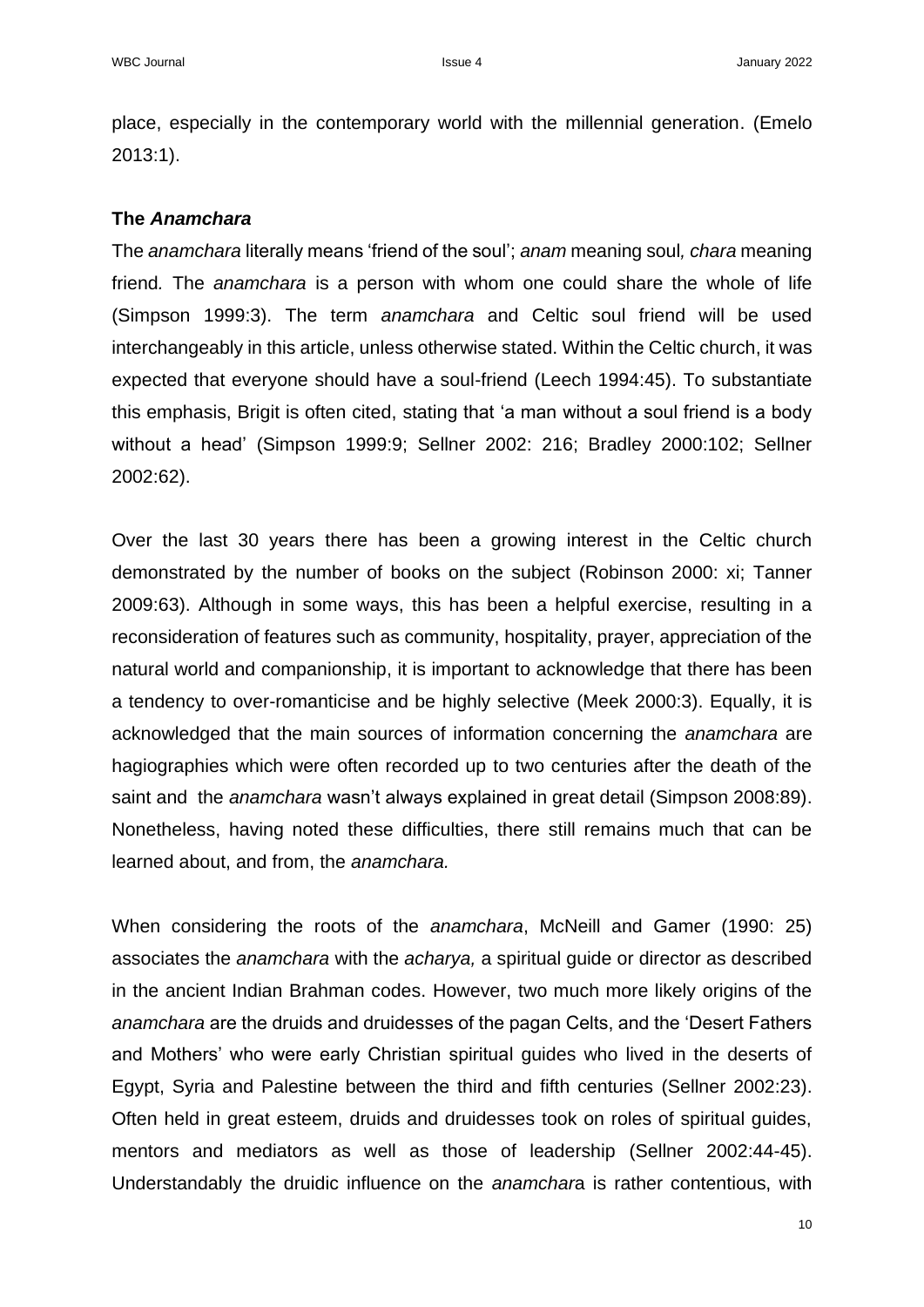Finney (1998:133) and Meek (2000:156) opposing this, whereas Simpson (1999:62) describes the Druids as, 'the pagan equivalents to a soul friend.' Tanner (2009:70), referring to the Druids and the desert elders, agrees that 'the *anamchara* seems to have emerged from the convergence of these two visions.'

The 'Desert elders' were renowned and valued as spiritual directors and guides, often given the titles of *abba* or *amma,* father and mother respectively as a sign of respect They were seen as spiritual parents, also referred to as *pneumatikos pater* or *pneumatike mater,* translated literally as 'spirit father' and 'spirit mother' (Sellner 2002:55). It was believed that a friendship with a desert elders could have a major impact on another's spiritual journey, primarily through the way they lived. They encouraged open and honest conversation, believing that self-disclosure was good for the soul and the opening of one's heart, *exagoreusis,* led to peace of heart, *hesychia* (Simpson 1999:52; Connolly 1995:14). Eusebius of Caeserea (c260-339), Athanasius (c295-373) and Basil the Great (c330-379) all wrote about the desert Christians, but the most influential writer was Cassian (c360-435) (Bradley 2000:91). His writings significantly influenced the Celtic church, particularly in terms of the *anamchara*, having observed that 'the desert was pervaded by a deep spirit of friendship' (Simpson 2008:87).

In exploring the *anamchara* there are two major sources to consider; the hagiographies of the saints and the Irish penitentials. The hagiographies drew upon the rich oral tradition of storytelling (Sellner 2002:151), and the monastic authors depict the early *anamcharas* as having a variety of roles and functions, but alongside their main focus of their ministry, each of them was also a soul friend to one or more people.

The penitentials were handbooks of penance written mainly in Ireland and Celtic Britain during the sixth to ninth centuries (Tanner, 2009:64). They were guides for those who sought to help others on their faith journey, and in particular for soul friends (Tanner, 2009:70). The intended purpose of these books was to help address the sinfulness of Christians, and became well used across Christian Europe. Their compilation and usage acknowledged a growing realisation that Christians continued to sin after conversion and thus highlighted a distinct change in theology, that is that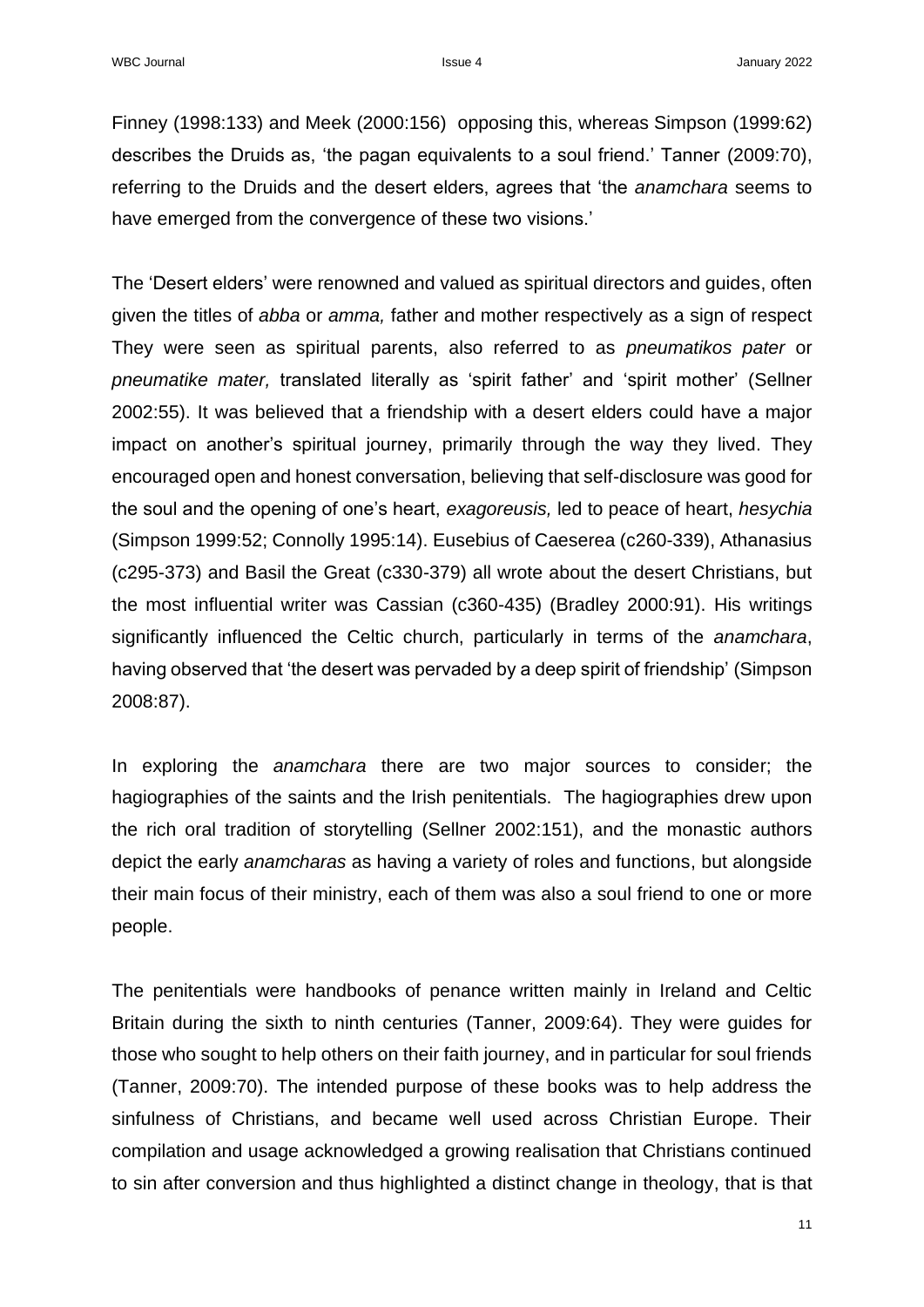Christian discipleship was a 'journey into holiness [rather] than a once-for-all conversion (Tanner 2009:66). Interestingly, for this discussion, this is something which would resonate with contemporary Salvationists, who recognise that sanctification is an ongoing, lifelong process (The Salvation Army 2010:194).

Unfortunately in some places and traditions, the penitentials became handbooks to administer punishments for sins rather than for their intended use (Tanner 2009:64). Cassian (360-435) proffered a different approach, one that many of his students followed when writing their penitentials. He saw sin as a 'sickness of the heart,' and so understood confession and penance as a form of medicine for one's heart and soul, rather than a punishment (McNeill and Gamer 1990:19). This link can be seen in the early church; James calls his readers to 'confess your sins to one another, and pray for one another, so that you may be healed' (James 5:16). However, the *anamchara* was not only concerned with the spiritual life; in Celtic Christianity there was not such a divide between the sacred and the secular resulting in a holistic approach to such interaction (Miller 2020).

#### **Features of the** *Anamchara*

In exploring the history and nature of the *anamchara* several main features emerge. Firstly, the *anamchara* relationship is centred on God. Soul friendship is not merely a relationship between two people, but one in which God is actively sought. The *anamchara* relationship is also one of affection, intimacy and depth. It is a relationship that has deep commitment, connection and trust. Benner (2002:76) emphasises the difference between ordinary friendship and soul friendship, stating that '[soul] friendships … are relationships of soul intimacy.'

*Anamchara* relationships are also defined by a strong sense of mutuality. There is a deep respect for each other, in terms of wisdom, experience , knowledge and source of blessing, regardless of age or gender differences (Sellner 2002:205). This requires each to have learnt humility. However, as Benner (2002:76) notes, 'mutuality does not mean equality.' It could be argued that Jesus shared spiritual friendships with his disciples (John 15:14-15); theirs was a relationship of intimacy and mutuality, but what Jesus offered the disciples was different to what they offered him.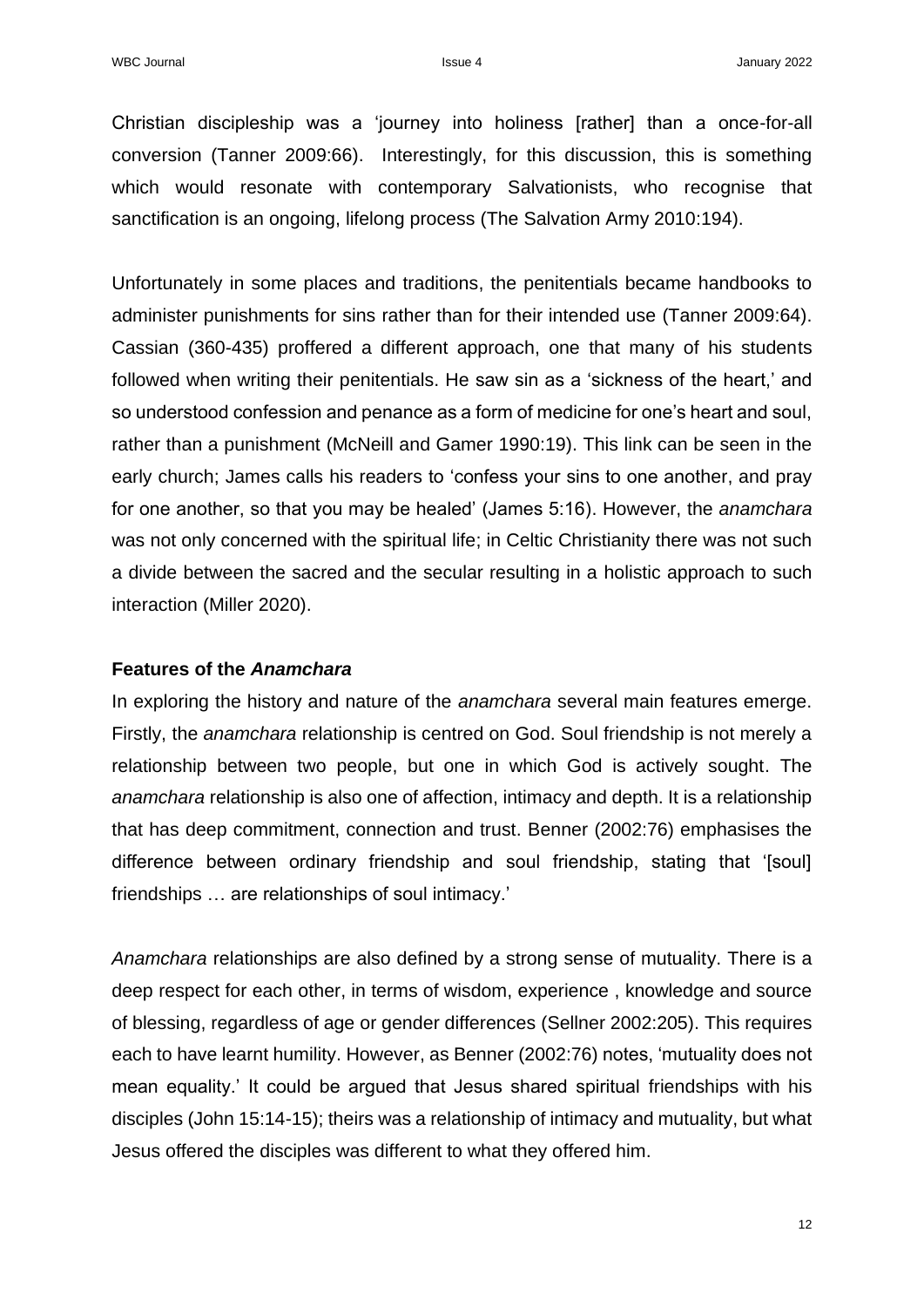Within a soul friendship, common values are shared; Benner (2002:76) describes this as 'being kindred spirits.' A vital feature of soul friendship is accountability; although a relationship of affirmation and non-judgement, it is also one of challenge. The *anamchara's* role is primarily about aiding transformation and flourishing, it is one of spiritual concern, not merely camaraderie (Crites 2019). However this was to be done in the right manner as exhorted in scripture (Galatians 6:1, Colossians 3:16). In order to have such an attitude, the *anamchara* must themselves be self-aware, empathetic and humble, conscious that they are also on a journey of forgiveness, restoration and transformation.

For there to be accountability within a soul friendship, each party must be willing to be honest and open and share a deep level of trust (Aelred of Rievaulx trans Laker 2009:60). The *anamchara* must be a skilled listener, not merely listening to the spoken word, but being 'attentive to the workings of the heart' (Sellner 2002:218). Equally, in this triadic relationship, the soul friend also has the task of listening to God (Simpson 2008:59). A specific listening role of the *anamchara* was that of confessor and the prescriber of penance. As noted above, the penitentials were sometimes misused, but, within the Celtic tradition, penance is seen positively (Simpson 1999:129). Thus the *anamchara* was aiding the transformation of another by providing ways in which they might become more Christ-like, always seeking the will of God (Connolly 1995:180- 181). Once the act of penance was completed, the seeker would be absolved. In The Salvation Army, the understanding that another person could grant forgiveness would not be aligned with its theology; however, the encouragement of confession and seeking ways to overcome weakness or sinful behaviour has some merit and should not be rejected outright.

In keeping with the holistic perspective of the Celtic church, the *anamchara* was concerned with whole life discipleship, believing that one aspect of life affected another (Simpson 2008:43-4). The *anamchara* relationship also survived separation in terms of geography, chronology and even, at times, death. Alongside this was the importance of the *anamchara* at times of significant change and transition (Simpson 2008:75). These could be interesting aspects to explore given the frequent relocation of Salvation Army officers. The idea of soul friendships lasting beyond death, however, may strike a discordant chord with some, particularly within the evangelical tradition.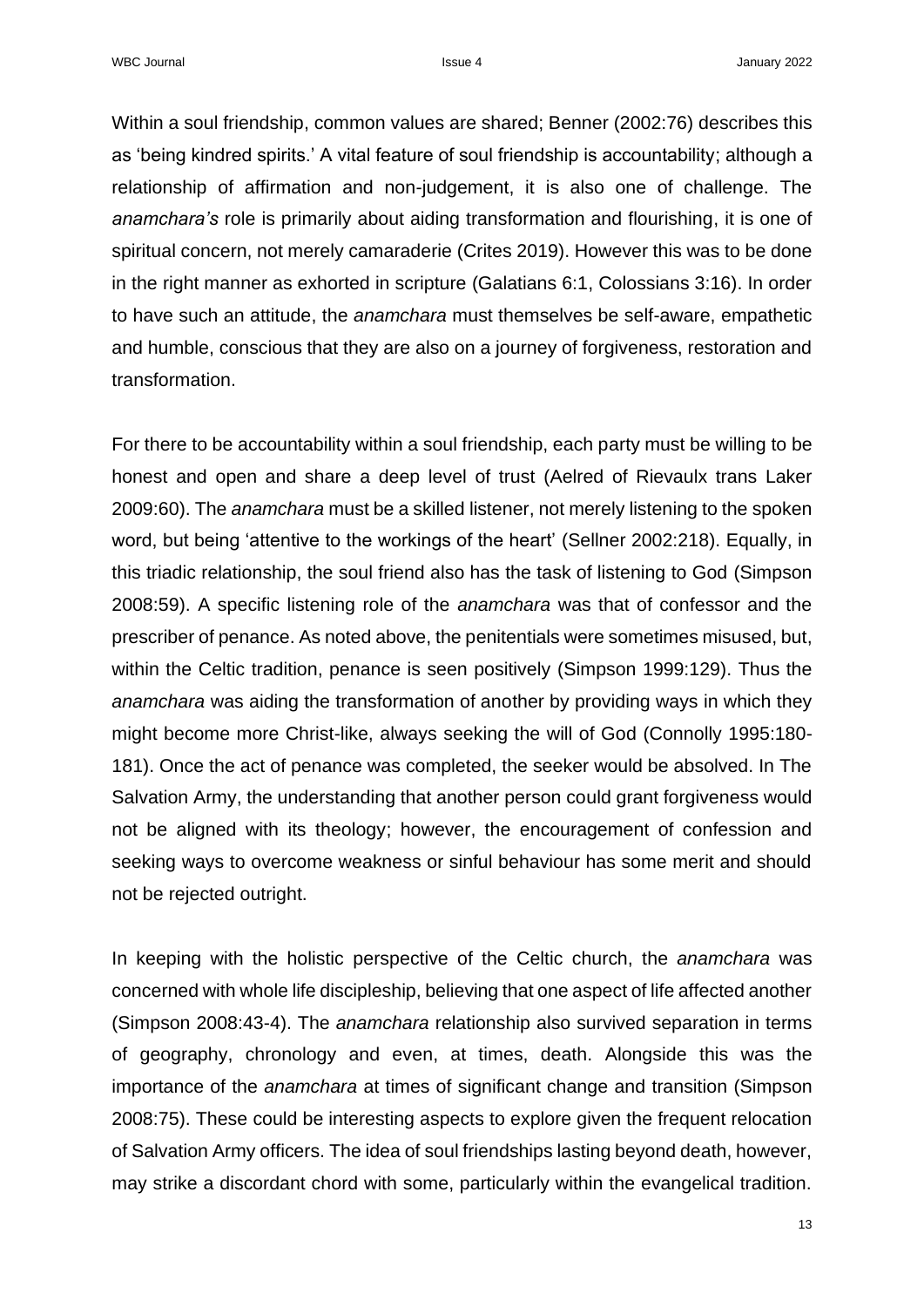However, writing about spiritual friendship within the Catholic tradition, Poust (2010:124) proposes that those spiritual friendships made on earth, will continue in eternity, something with which Nouwen (1993:117) concurs.

## **The** *Anamchara* **as a model for Mentoring within The Salvation Army**

Having considered the features of the *anamchara* it is apparent that there are some features that correspond well with Christian mentoring, as defined above. The term 'soul friend' is also used in a variety of ways within the contemporary church, which were also explored when this study was undertaken, but could not be included here due to the need for brevity.

The God–centred nature of the *anamchara* relationship aligns with the idea that Christian mentoring encourages guidance by the Holy Spirit. Both relationships are also intentional and dynamic in nature; they are deliberate and have a focus, which is the development and flourishing of the seeker.

The Christian mentoring relationship is also one of trust, honesty and accountability and both involve attentive listening, respect and mutuality. The *anamchara* relationship was also characterised by intimacy and affection. Although it could be a hallmark of some mentoring relationships, there can be trust within a Christian mentoring relationship without the level of intimacy and affection that was common in Celtic soul friendships. Also, for an effective Christian mentoring relationship there needs to be some common ground, such as a shared faith in Jesus and a commitment to Christian values; similarly soul friends would usually share common values. The *anamchara*  was concerned about the whole of the seeker's life. Again, the Christian mentor understands that flourishing as a disciple of Jesus necessitates a holistic approach.

In the sharing of life, it was common for an *anamchara* to be present at times of transition; given the holistic nature of Christian mentoring, these would be times when the presence of a mentor could be significant. This could be particularly helpful to Salvation Army officers when faced with being relocated every five years or so, as well as in the usual transitions of life. However, a particular feature of the *anamchara* is that they would often be present at what could be viewed as the greatest transition one faces, the time of death. Although a Christian mentor can be a great aid to another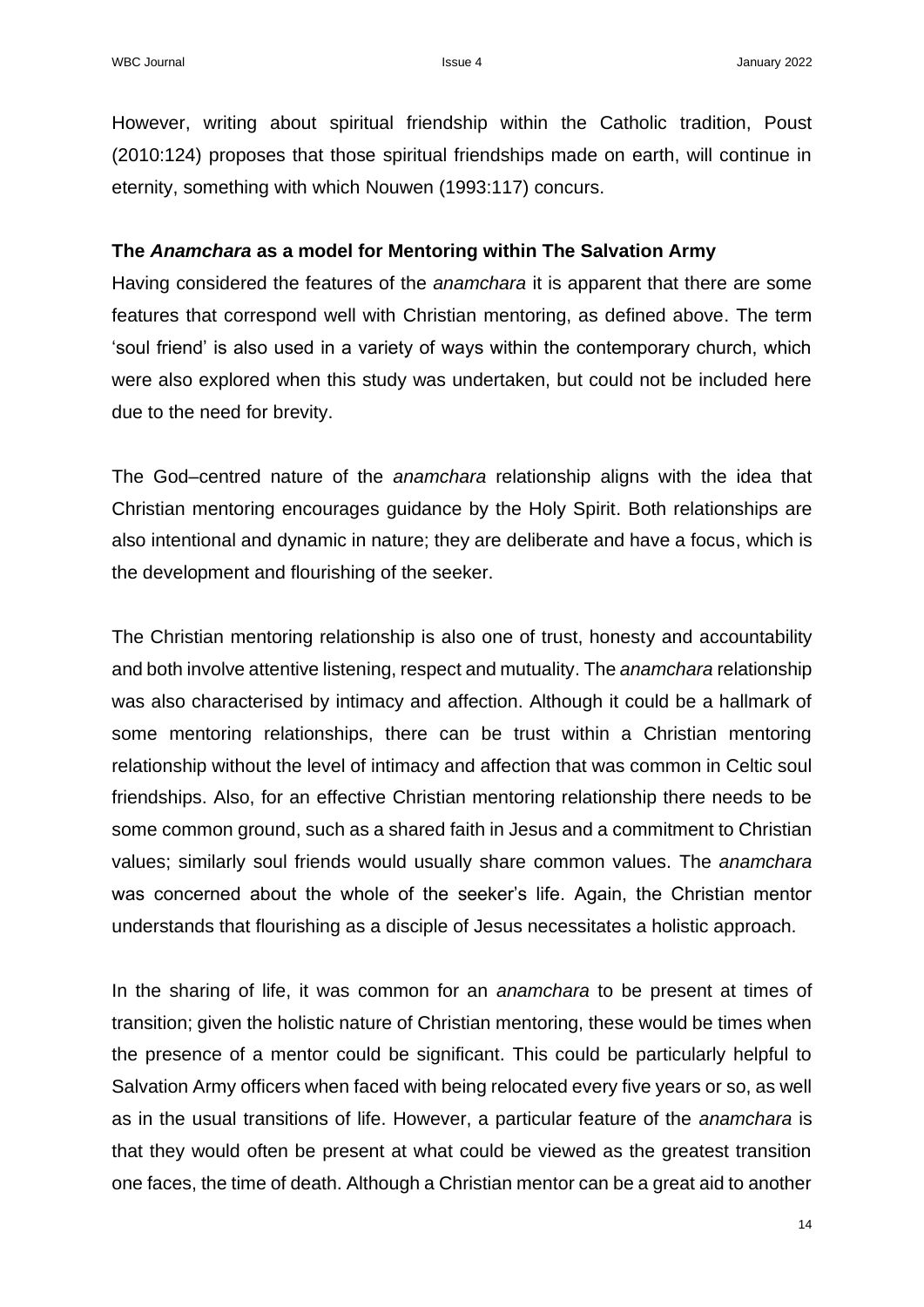when facing change of various kinds, there would not usually be the same expectation surrounding death. This also raises the question of the *anamchara* relationship continuing after death. Although, this does not usually feature within contemporary Christian mentoring, it may be that a mentor's writings, advice or memory continues to be a positive influence after death.

A key role of the *anamchara* was that of confessor and administrator of penance. This is the main aspect which would deviate from that of the contemporary Christian mentor within the mainstream evangelical tradition. A Christian mentor may indeed hear the confessions of a mentee as part of the accountability relationship, but, in the context that we are exploring, the seeker would not find absolution. The mentor may suggest spiritual disciplines or ways to make amends, but these are not understood as penances. The mentor may be the means by which a mentee feels able to confess to God and seek his forgiveness, but the mentor does not take on the role of confessor; this, in the Protestant non-conformist tradition, is for God alone. As this is a central role of the *anamchara,* this presents an issue when seeking compatibility with Christian mentoring in the context of The Salvation Army.

There are clearly similarities with Christian mentoring, and this could indeed be used as a model for mentoring in some situations and traditions. However, I conclude that the *anamchara*, in its entirety, cannot be easily used as a model for Christian mentoring within the context of The Salvation Army, for the reasons intimated above. Nonetheless, I believe there are many features of the *anamchara* that could be beneficial in a mentoring context so propose that it should not be rejected outright as a model. Interestingly, many contemporary Celtic communities that encourage soul friendship have little or no mention of the confessor aspect of the *anamchara* (Simpson 2008:11)*.* 

This leads me to believe there is a way to encompass the most appropriate and useful aspects of the *anamchara* and that some form of soul friendship could be an extremely beneficial relationship for Salvation Army officers, in terms of their spiritual development, flourishing and general wellbeing.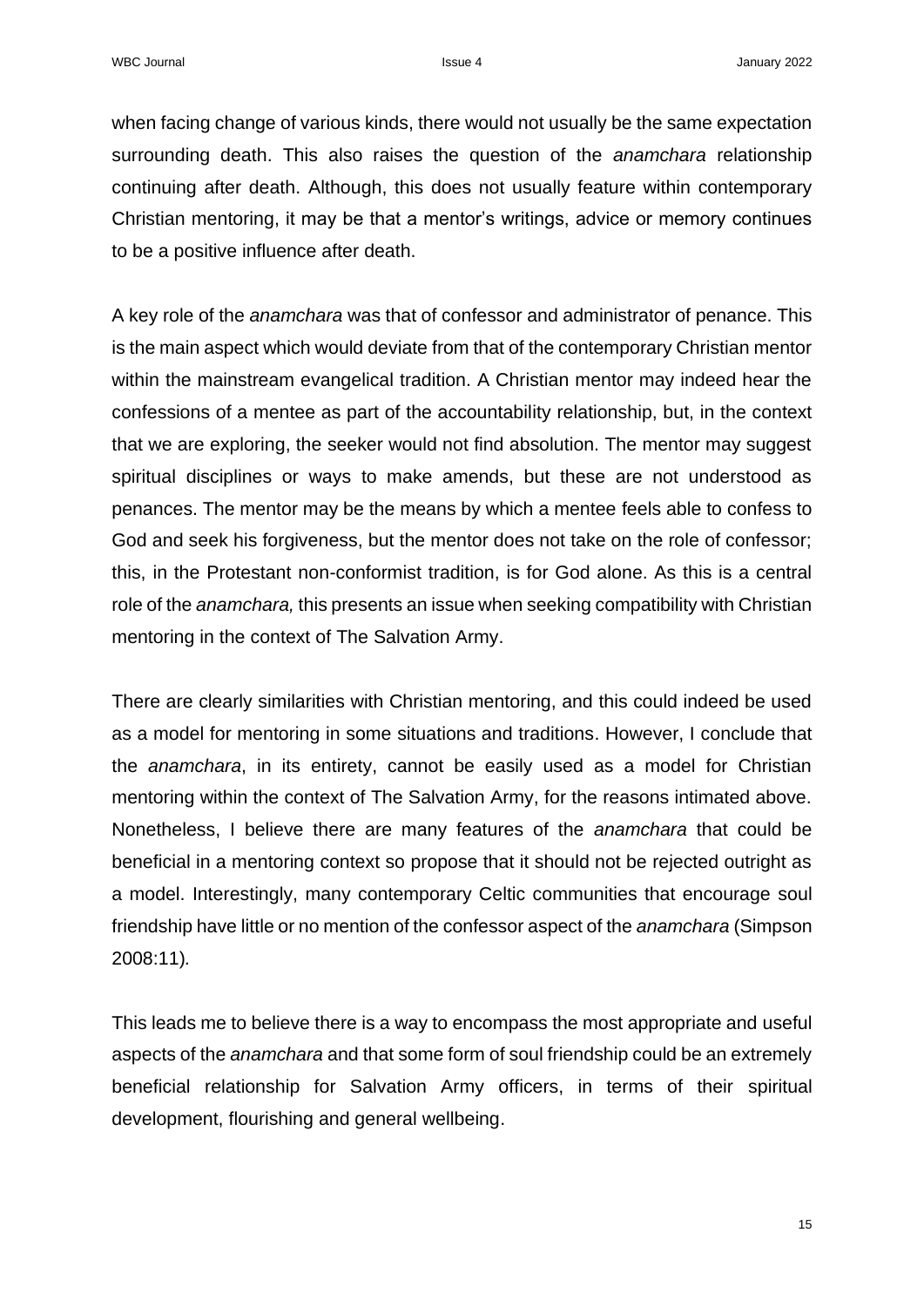Thus drawing on the study of the *anamchara* within the Celtic church and considered the understanding of the soul friend within contemporary literature I offer this definition of soul friendship to be used in the context of The Salvation Army:

*A soul friend is one who accompanies another on their life journey, helping them to discern the voice and activity of God in their life in order that they may love God, love others and develop into the person God created them to be. The relationship is one of Christian love, trust, honesty and accountability.*

# **Soul Friendship within The Salvation Army :Framework and Recommendations**

Using the definition of soul friendship formed above, I suggest there are various ways in which this could be worked out in practice, depending on the needs, situation and personalities of the people involved. Therefore, a framework with three models is suggested:

- Soul Friend Mentor
- Soul Friends Together
- Soul Friend Circle

Each of these are built upon the same principles below and in each case a soul friend will sit outside line management responsibilities.

A soul friend helps another to:

- Become more aware of the work of God in their lives.
- Grow in their relationship with God and with others.
- Develop into the person God has created them to be.
- Apply the Gospel to every area of their life.

A soul friend will do this by:

- Meeting another at regular intervals, agreed by those involved.
- Allowing the other person to set the agenda.
- Attentive listening to the other person and to God.
- Asking pertinent questions.
- Keeping the other person accountable and being willing to challenge when appropriate and necessary.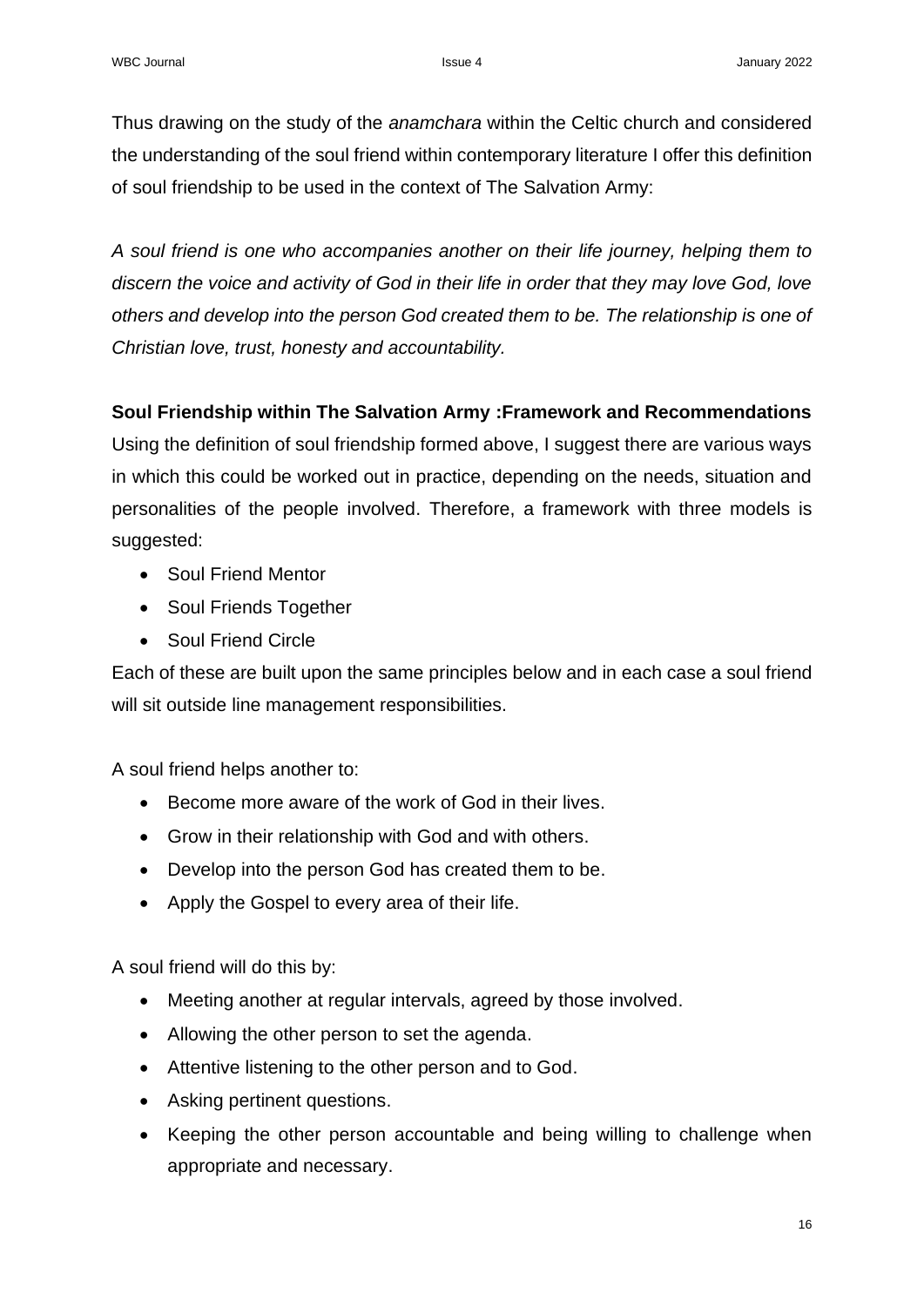- Encouraging the use of relevant spiritual disciplines and practices.
- Sharing their own experience, only when appropriate and under the guidance of God.
- Being non-judgemental, offering acceptance and hospitality of spirit.
- Being trustworthy and confidential.
- Keeping the shared journey the focus rather than the relationship.

The other person in the relationship commits to:

- Being open and honest.
- Being held accountable in the areas they have chosen.
- Being open to the work of God in their lives.
- Being willing to change.
- Keeping the shared journey the focus rather than the relationship.

Soul Friend Mentor: A Soul Friend Mentor is an experienced, mature Christian who accompanies another (seeker) on a one-to-one basis. Although there is still a mutuality within the relationship, the seeker is not a soul friend in this relationship. This is a form of traditional one-to-one mentoring.

Soul Friends Together**:** Soul Friends Together involves two people sharing a relationship of soul friendship in that they are soul friends to each other. This is a form of peer mentoring or co-mentoring.

Soul Friend Circle**:** A Soul Friend Circle is where at least three, and no more than six people share with each other in a soul friendship group. This is a form of group mentoring.

Additionally, I would envisage Soul Friend Ambassadors, who are passionate and committed to the concept and framework, whose role would be to encourage soul friendships to be formed and developed, as well as to be available for guidance.

# **Conclusion**

Although having concluded that the *anamchara,* in its authentic, historical form, could not be used directly as a model for Christian mentoring within The Salvation Army,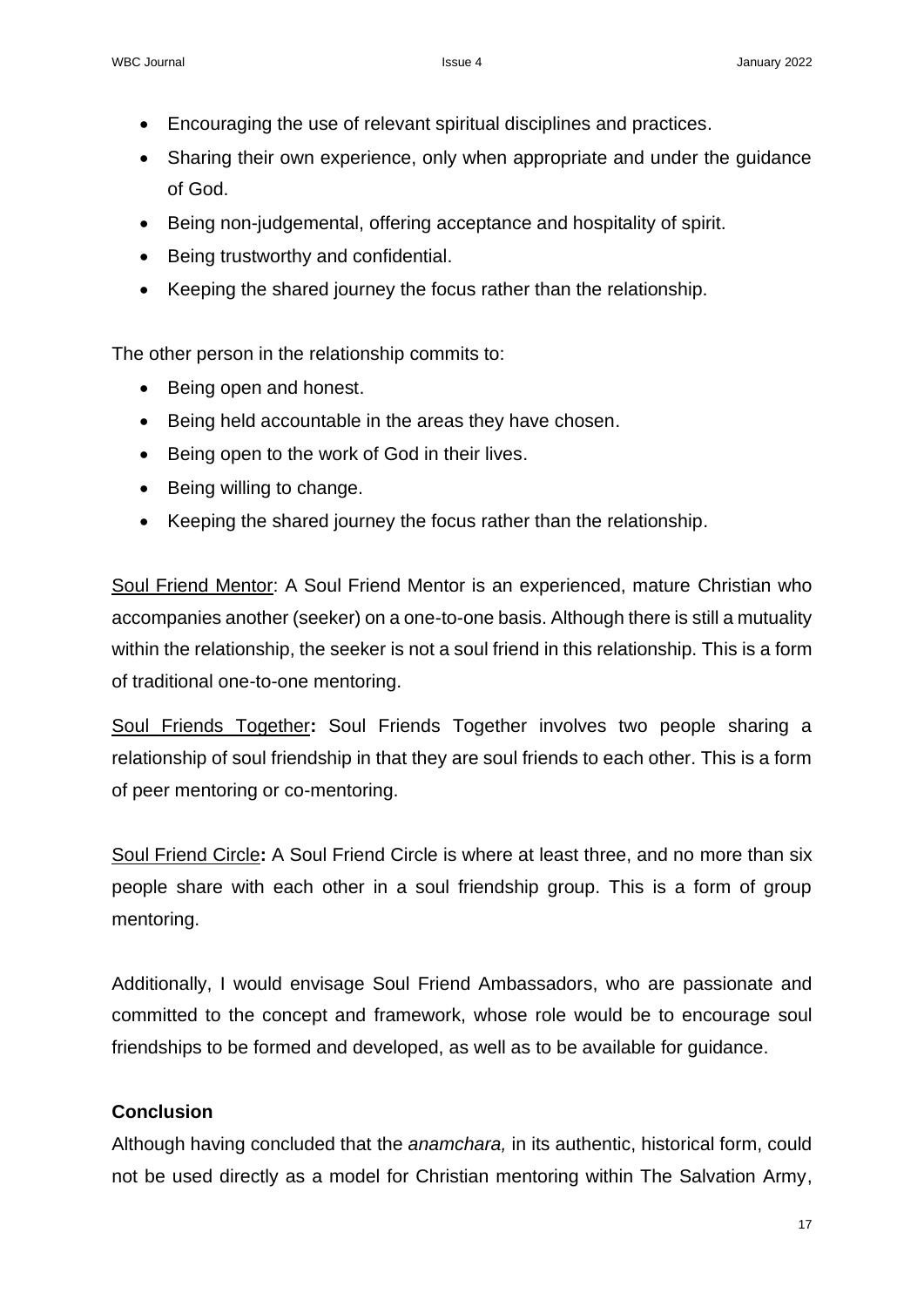there are many features of the *anamchara* which could be immensely helpful if used within a mentoring relationship for officers. The most important aim of soul friendship is that it deepens one's relationship with Christ, the perfect soul friend (Connolly 1995: 186). Soul friendship also provides Salvation Army officers with another, or others, who will accompany them on their journey, providing them with a safe place and space in which to be honest, express their hopes and fears, and become more aware of the work of God in their lives. The opportunity to share in this way, in turn, could reduce the level of stress of officers and increase resilience (Grimes 2011:2). Consequently, this empowering, accountable and Christ-centred, intimate relationship, outside of any line management, could enable an officer to not only flourish on their own spiritual journey, but also enable them to lead and pastor more effectively.

## **Bibliography**

All biblical references are taken from The Holy Bible: New Revised Standard Version (1990), unless otherwise stated.

Aelred of Rievaulx. (2008) *Spiritual Friendship.* Translated by M. Eugenia Laker. Notre Dame, Ave Maria Press.

Allen, N. (2012) *Spiritual Friendship: The Art of Being Friends with God and a Few Others.* Toronto, Clements Publishing Group.

Anderson, K. R. & Randy D.R. (1999) *Spiritual Mentoring*. Guildford, Eagle.

Benner, D.G. (2002) *Sacred Companions: The Gift of Spiritual Friendship & Direction.* Downers Grove, IVP.

Bradley, I. (2000) *Colonies of Heaven*. London, Darton, Longman & Todd.

Chatfield, A. & Rooms, N. (2019) *Soul Friendship: A practical theology of spiritual direction.* Norwich, Canterbury Press.

Clutterbuck, D. & Megginson, D. (1999) *Mentoring Executives and Directors.* Oxford, Butterworth-Heinemann.

Collins, G.R. (2001) *Christian Coaching.* Colorado Springs, NavPress.

Connolly, H. (1995) *The Irish Penitentials*. Portland, Four Courts Press.

Crites, G. J. (2019) "The Head of the Body of Christ." *Christian History Magazine,* [online] Issue 132. [Accessed January 29, 2020].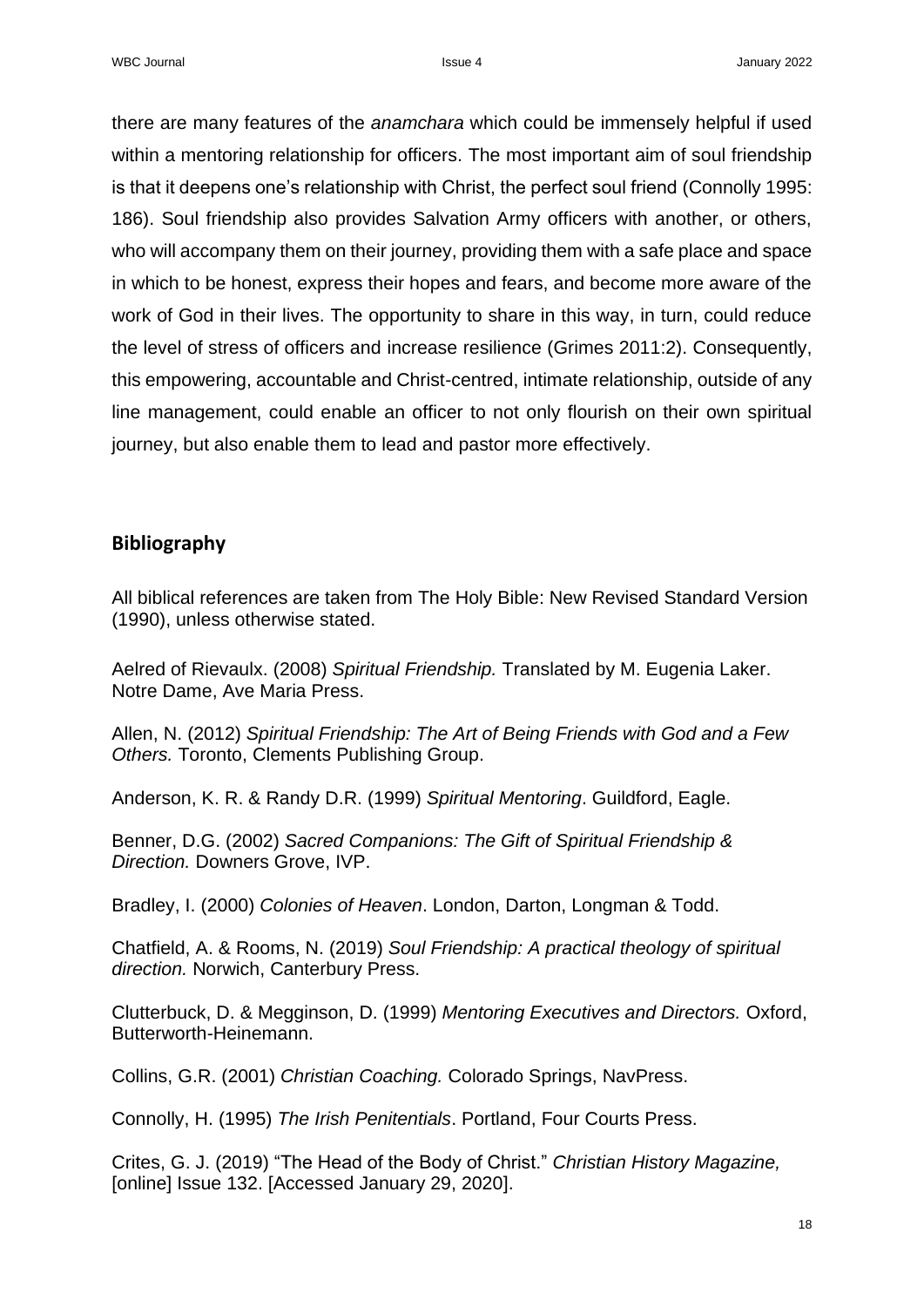Downey, M. (2003) *Effective Coaching: Lessons from the coach's coach*. Mason, Thomson.

Emelo, R. (2013) "Creating a Modern Mentoring Culture." *Infoline,* Vol 30, Issue 1309 (Sept), pp 1-13.

Finney, J. (1998) *Recovering the Past: Celtic and Roman Mission*. London, Darton, Longman & Todd.

Garvey, B., Stokes, P. & Megginson, D. (2018) *Coaching and Mentoring: Theory and*  Practice. 3<sup>rd</sup> ed. London, Sage.

Grimes, C.S.M. (2011) "Building Psychological (and Spiritual) Resilience in Ministry." *Program for Psychology and Religion Update,* Fall, pp1-2.

Hawkins, P.& Smith, N. (2013) *Coaching, Mentoring and Organizational Consultancy: Supervision, Skills and Development*. 2nd ed. Maidenhead, Open University Press.

Horsfall, T. (2008) *Mentoring for Spiritual Growth.* Abingdon, BRF.

Kreider, L. (2008) *Authentic Spiritual Mentoring.* Ventura, Regal.

Leech, K. (1994) *Soul Friend: Spiritual Direction in the Modern World*. New Revised Edition. London, Darton, Longman & Todd.

Lewis, R*.* (2009) *Mentoring Matters.* Oxford, Monarch*.*

Mallinson, J. (1998) *Mentoring to Develop Disciples and Leaders*. Adelaide, Scripture Union and Open Book Publishers.

McNeill, J.T. & Gamer, H.M*.* (1990) *Medieval Handbooks of Penance.* New York, Columbia University Press.

Meek, D. (2000) *The Quest for Celtic Christianity*. Edinburgh, The Handsel Press Ltd.

Miller, T. (2020) "Celtic Spirituality - A Beginner's Guide." *Northumbria Community*. [online] [Accessed May 18]

Nouwen, H.J.M. (1993) *Life of the Beloved: Spiritual Living in a Secular World*. London, Hodder & Stoughton.

Parsloe, E. & Leedham, M. (2017) *Coaching and Mentoring: Practical Techniques for Developing Learning and Performance.* 3 rd ed. London, Kogan Page Limited.

Pearson, W., Watson, M. & Chape, G. (2013) *Stress in Officership Final Report*. London, Territorial Headquarters UKIT. [Internal document]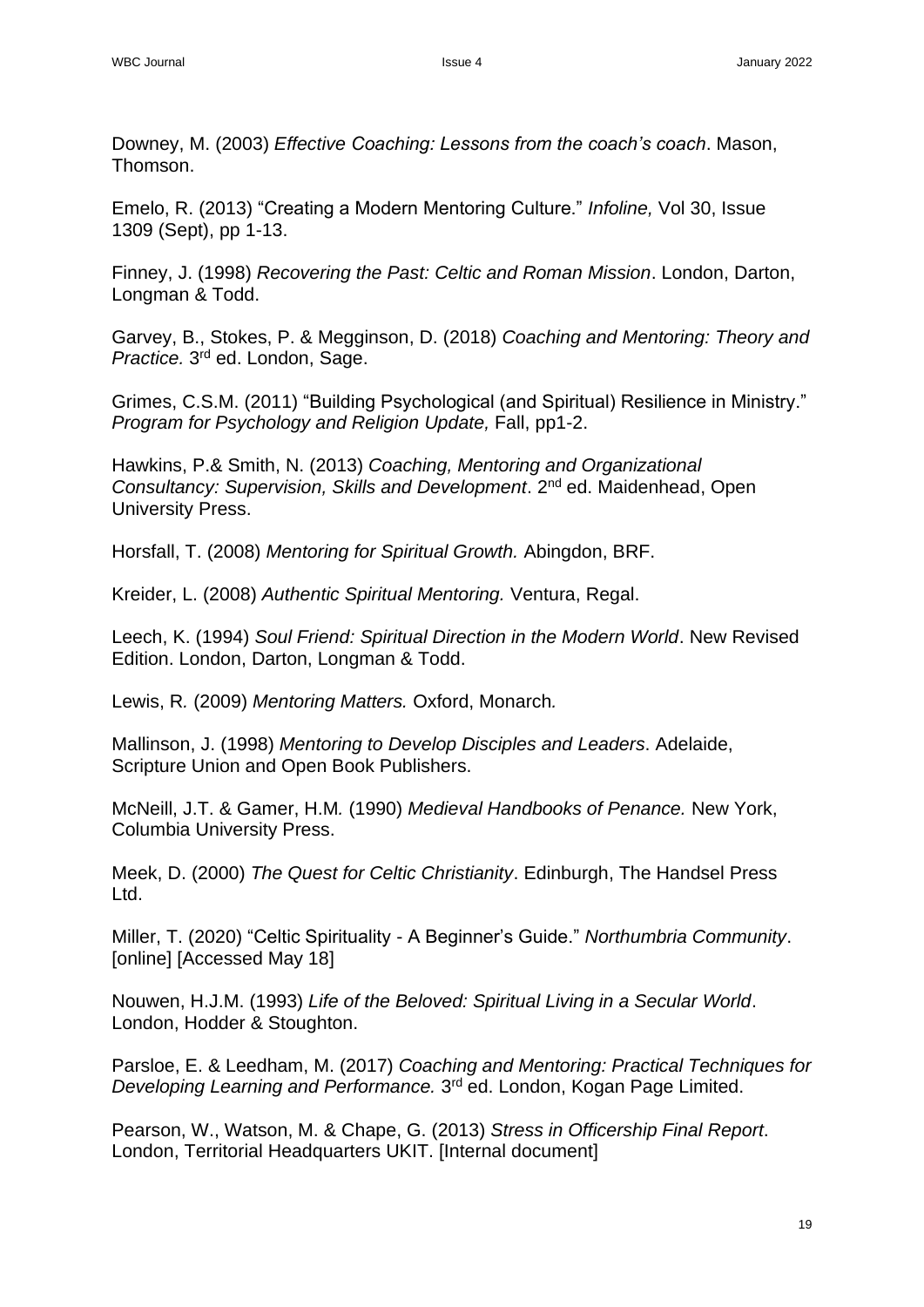.

Poust, Mary DeTurris. (2010) *Walking Together.* Notre Dame, Ave Maria Press.

Pue, C. (2005) *Mentoring Leaders: Wisdom for Developing Character, Calling and Competency.* Grand Rapids, Baker Books.

Robinson, M. (2000) *Rediscovering the Celts*. London, Fount.

Ryrie, A. (2011) *The Desert Movement.* Norwich, Canterbury Press.

Sanders, M. (2009) *The Power of Mentoring*. Camp Hill, First WingSpread Publishers.

Scholes, A.J. (2019) *The Celtic Soul Friend: What Place Today?* Cambridge, Grove Books.

Sellner, E.C. (2002) *The Celtic Soul Friend*. Notre Dame, Ave Maria Press.

Sellner, E.C. (2002) *Mentoring: The Ministry of Spiritual Kinship*. Cambridge, Cowley Publication.

Shakespeare, K. (2011) "Knowing, Being and Doing: The Spiritual Life Development of Salvation Army Officers." PhD Thesis, Anglia Ruskin University.

Simpson, R. (2008) *A Guide for Soul Friends*. Stowmarket, Kevin Mayhew.

Simpson, R. (1999) *Soul Friendship*. London, Hodder & Stoughton.

Snode T. (2019) "Mentoring in the Old Testament, Part 1." *World Evangelism.net.*  [online] [Accessed February 19].

Stanley, P.D. & Clinton, J.R. (1992) *Connecting: The Mentoring Relationships you need to Succeed in Life.* Colorado Springs, NavPress.

Stewart-Sicking, J.A. (2016) *Spiritual Friendship after Religion.* New York, Morehouse Publishing.

Stoddard, D.A. (2003) *The Heart of Mentoring*. Colorado Springs, NavPress.

Tanner, J. (2009) "The Irish Penitentials and Contemporary Celtic Christianity." *The Way* 48, no. 2 (April), pp 63-78.

The Salvation Army. (2010) *Handbook of Doctrine.* London, Salvation Books

The Salvation Army. (1988) *Orders and Regulations for Corps Officers of The Salvation Army.* London, International Headquarters of The Salvation Army.

The Salvation Army. (1987) *Orders and Regulations for Officers of The Salvation Army.* London, International Headquarters of The Salvation Army.